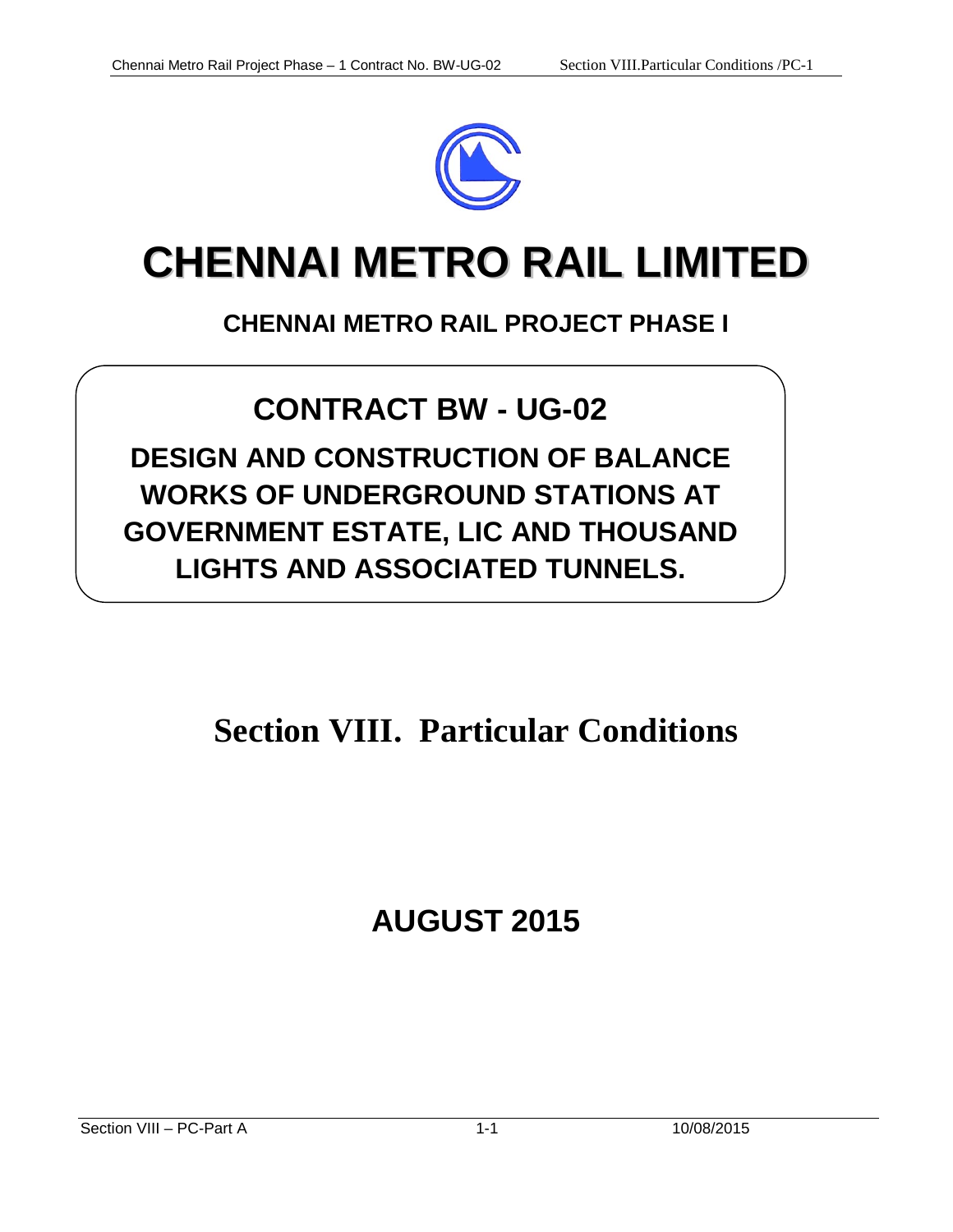# **Section VIII. Particular Conditions**

#### Notes on Particular Conditions

The Particular Conditions (PC) complement the General Conditions (GC) to specify data and contractual requirements linked to the special circumstances of the country, the Employer, the Engineer, the sector, the overall project and the Works. Whenever there is a conflict, the provisions herein shall prevail over those in the GC.

Part A, Contract Data of the PC, includes data to complement the GC in a manner similar to the way in which the Bid Data Sheet complements the Instructions to Bidders.

Part B, the Specific Provisions of the PC should specify country- or project-specific provisions for PC in each case.

Clause numbers in the PC correspond to those in the GC.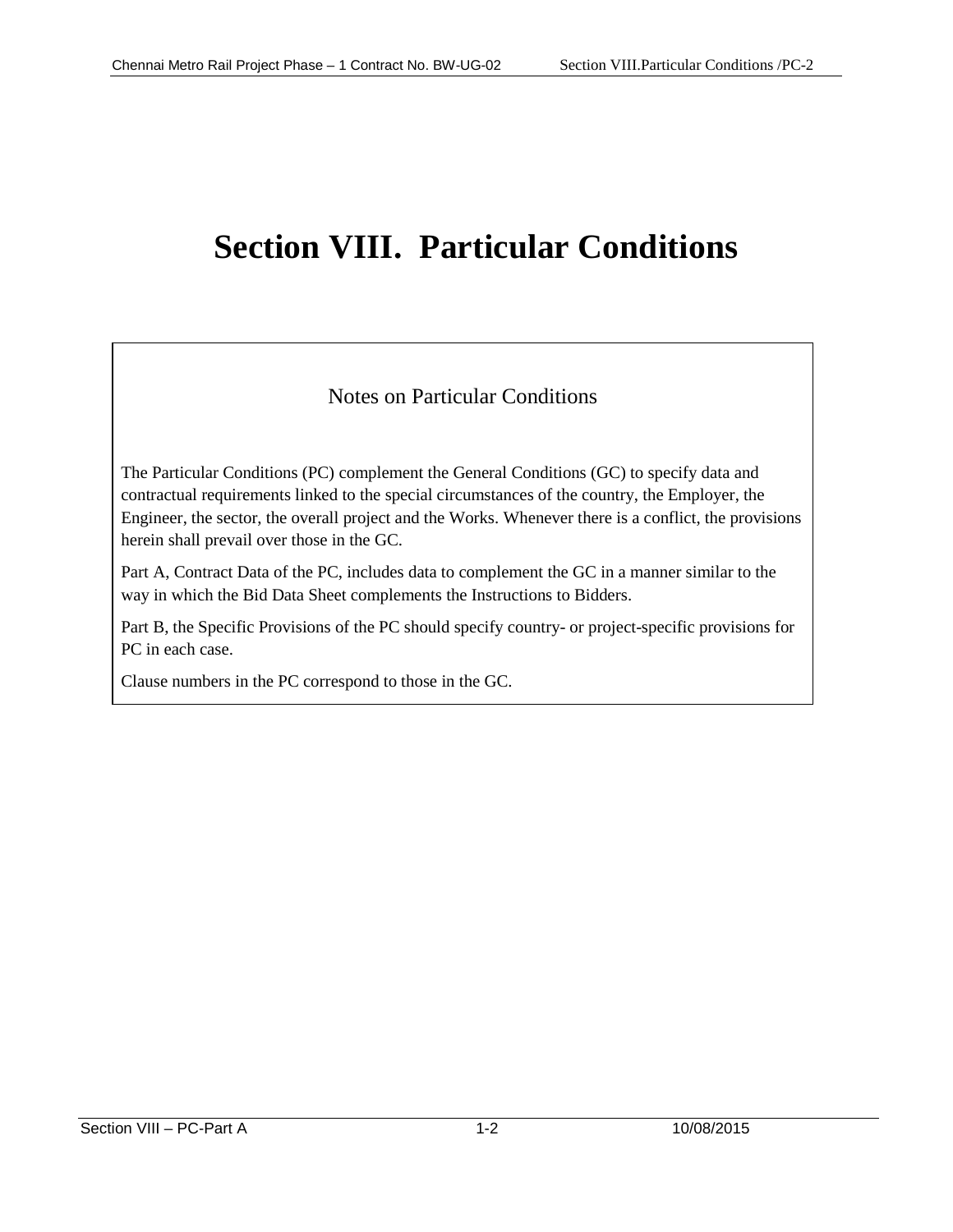### **Particular Conditions (PC)**

#### **Part A - Contract Data**

| Conditions<br>of<br>Contract.]<br><b>Conditions</b>                                         | <b>Sub-Clause</b> | Data                                                                                                                                                                                                                               |  |  |
|---------------------------------------------------------------------------------------------|-------------------|------------------------------------------------------------------------------------------------------------------------------------------------------------------------------------------------------------------------------------|--|--|
| <b>Employer's</b><br>and<br>name<br>address                                                 | $1.1.2.2 \& 1.3$  | Chennai Metro Rail Limited<br>CMRL Depot, Admin. Building,<br>Poonamallee High Road,<br>Koyambedu,<br>Chennai 600 107.                                                                                                             |  |  |
| Engineer's<br>and<br>name<br>address                                                        | $1.1.2.4 \& 1.3$  | Chennai Metro Rail Limited<br>CMRL Depot, Admin. Building,<br>Poonamallee High Road,<br>Koyambedu,<br>Chennai 600 107.                                                                                                             |  |  |
| <b>Bank's name</b>                                                                          | 1.1.2.11          | International<br>Japan<br>Cooperation<br>Agency (JICA)                                                                                                                                                                             |  |  |
| <b>Borrower's name</b>                                                                      | 1.1.2.12          | Govt. of India                                                                                                                                                                                                                     |  |  |
| <b>Time for Completion</b>                                                                  | 1.1.3.3           | 608 days                                                                                                                                                                                                                           |  |  |
| <b>Defects Notification Period</b>                                                          | 1.1.3.7           | 730 days                                                                                                                                                                                                                           |  |  |
| <b>Sections</b>                                                                             | 1.1.5.6           | deleted                                                                                                                                                                                                                            |  |  |
| <b>Profit</b>                                                                               | 1.2               | deleted                                                                                                                                                                                                                            |  |  |
| transmission<br><b>Electronic</b><br>systems                                                | 1.3               | Electronic transmission systems                                                                                                                                                                                                    |  |  |
| <b>Governing Law</b>                                                                        | 1.4               | <b>INDIA</b>                                                                                                                                                                                                                       |  |  |
| <b>Ruling language</b>                                                                      | 1.4               | <b>ENGLISH</b>                                                                                                                                                                                                                     |  |  |
| Language<br>for<br>communications                                                           | 1.4               | <b>ENGLISH</b>                                                                                                                                                                                                                     |  |  |
| <b>Parties</b><br><b>Time</b><br>for<br>the<br>entering into a Contract<br><b>Agreement</b> | 1.6               | 28 days.                                                                                                                                                                                                                           |  |  |
| Time for access to, and<br>possession of all parts of,<br>the Site                          | 2.1               | Immediately after issue of LOA.                                                                                                                                                                                                    |  |  |
| <b>Duties</b><br><b>Engineer's</b><br>and<br><b>Authority</b>                               | 3.1(B)(ii)        | Variations resulting in an increase of<br>the Accepted Contract Amount in<br>excess of 2% shall require approval of<br>the Employer.                                                                                               |  |  |
| <b>Performance Security</b>                                                                 | 4.2               | 'The Performance Security will be in<br>the form of a "demand guarantee" or<br>"performance bond" in the amount(s)<br>of 7.5% percent of the Accepted<br>Contract Amount and in the same<br>currency(ies) of the Accepted Contract |  |  |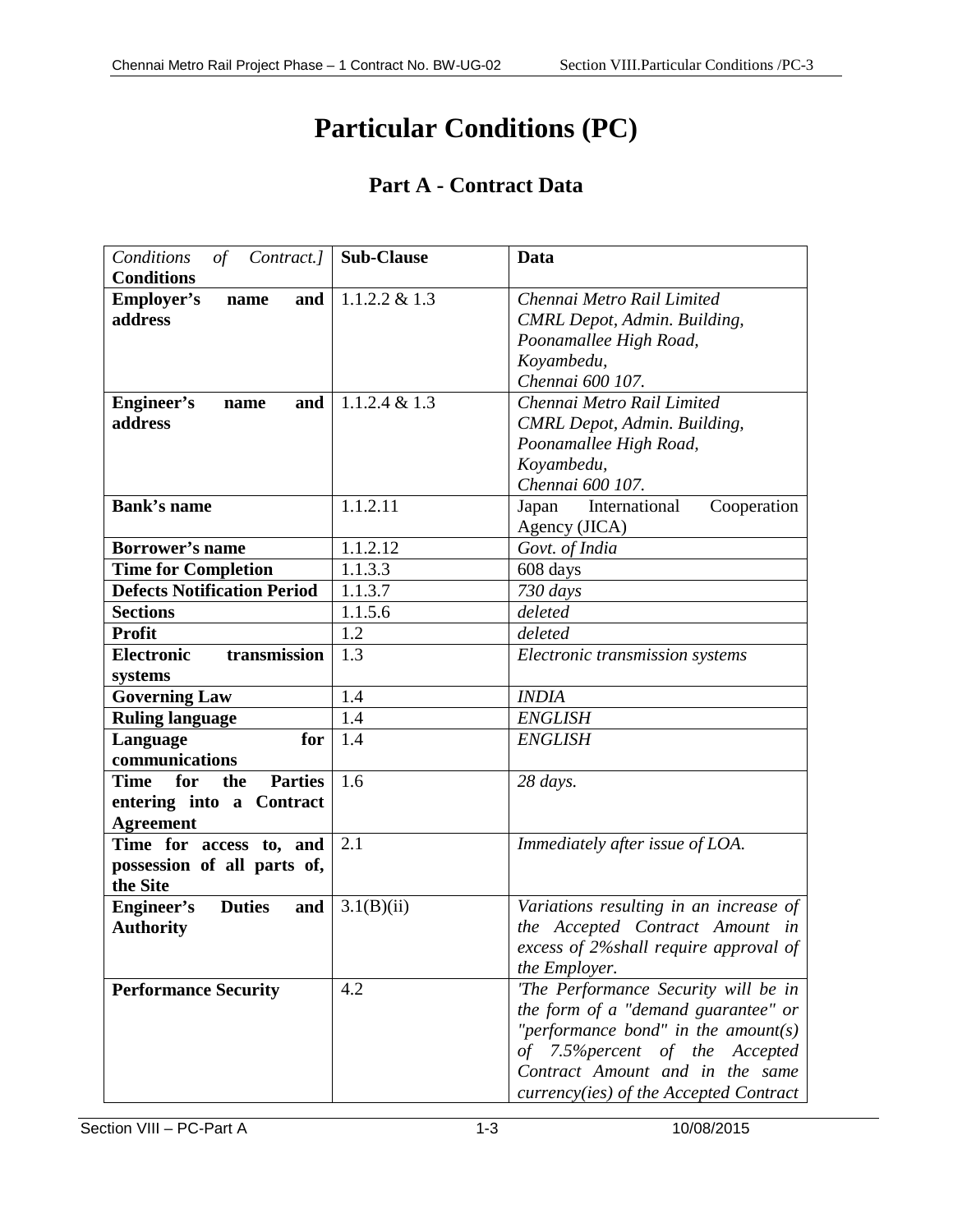|                                                              |                         | Amount.                                                     |  |  |
|--------------------------------------------------------------|-------------------------|-------------------------------------------------------------|--|--|
| <b>General Design Obligations</b>                            | 5.1                     | Period for notifying errors, faults and                     |  |  |
|                                                              |                         | in<br>the<br><i>Employer's</i><br>defects                   |  |  |
|                                                              |                         | Requirements: 730 days                                      |  |  |
| <b>Normal working hours</b>                                  | 6.5                     | Day & Night                                                 |  |  |
| <b>Commencement of Works</b>                                 | 8.1(c)                  | Immediately                                                 |  |  |
| <b>Delay</b><br>damages for<br>the                           | 8.7                     | As per Employers requirement in Part-                       |  |  |
| <b>Works</b>                                                 |                         | $I\!I$                                                      |  |  |
|                                                              |                         | Please read Table: Summary of                               |  |  |
|                                                              |                         | <b>Liquidated Damages below.</b>                            |  |  |
|                                                              |                         |                                                             |  |  |
|                                                              |                         |                                                             |  |  |
|                                                              |                         |                                                             |  |  |
| <b>Maximum amount of delay</b>                               | 8.7                     | 10 %                                                        |  |  |
| damages                                                      |                         |                                                             |  |  |
| <b>Provisional Sums</b>                                      | 13.5(b)(ii)             | 10%                                                         |  |  |
| <b>Adjustments for Changes</b>                               | 13.8                    | Shall be only in INR and the amount to                      |  |  |
| in Cost                                                      |                         | be adjusted shall be excluding Taxes,                       |  |  |
|                                                              |                         | duties, TN VAT.                                             |  |  |
| <b>Total advance payment</b>                                 | 14.2                    | 5% Percentage of the Accepted                               |  |  |
|                                                              |                         | Contract Amount payable in the                              |  |  |
|                                                              |                         | currencies and proportions in which                         |  |  |
|                                                              |                         | the Accepted Contract Amount is                             |  |  |
|                                                              |                         | payable in two equal installments.                          |  |  |
|                                                              |                         | First installment is paid on production                     |  |  |
|                                                              |                         | of BG and second installment is paid                        |  |  |
|                                                              |                         | after satisfactory utilization of the first<br>installment. |  |  |
| amortization<br><b>Repayment</b>                             | 14.2(b)                 | 10%                                                         |  |  |
| rate of advance payment                                      |                         |                                                             |  |  |
| <b>Percentage of Retention</b>                               | 14.3(c)                 | 2.5%                                                        |  |  |
| <b>Limit of Retention Money</b>                              | 14.3(c)                 | 2.5%<br>of<br>the<br>Accepted<br>Contract                   |  |  |
|                                                              |                         | Amount                                                      |  |  |
| <b>Plant and Materials</b>                                   | $14.5(b)\overline{(i)}$ | Deleted                                                     |  |  |
|                                                              | 14.5(c)(i)              | Deleted                                                     |  |  |
|                                                              |                         |                                                             |  |  |
|                                                              |                         |                                                             |  |  |
| <b>Minimum</b><br><b>of</b><br><b>Amount</b>                 | 14.6                    | 2% of the Accepted Contract Amount.                         |  |  |
| <b>Interim</b><br><b>Payment</b>                             |                         |                                                             |  |  |
| <b>Certificates</b>                                          | 17.6                    | 10%                                                         |  |  |
| Maximum total liability of<br>Contractor<br>the<br>to<br>the |                         |                                                             |  |  |
|                                                              |                         |                                                             |  |  |
| <b>Employer</b><br>Periods for submission of                 | 18.1                    | 14 DAYS From issue of LoA.                                  |  |  |
| insurance:                                                   |                         |                                                             |  |  |
|                                                              |                         |                                                             |  |  |
|                                                              |                         |                                                             |  |  |
|                                                              |                         |                                                             |  |  |
|                                                              |                         |                                                             |  |  |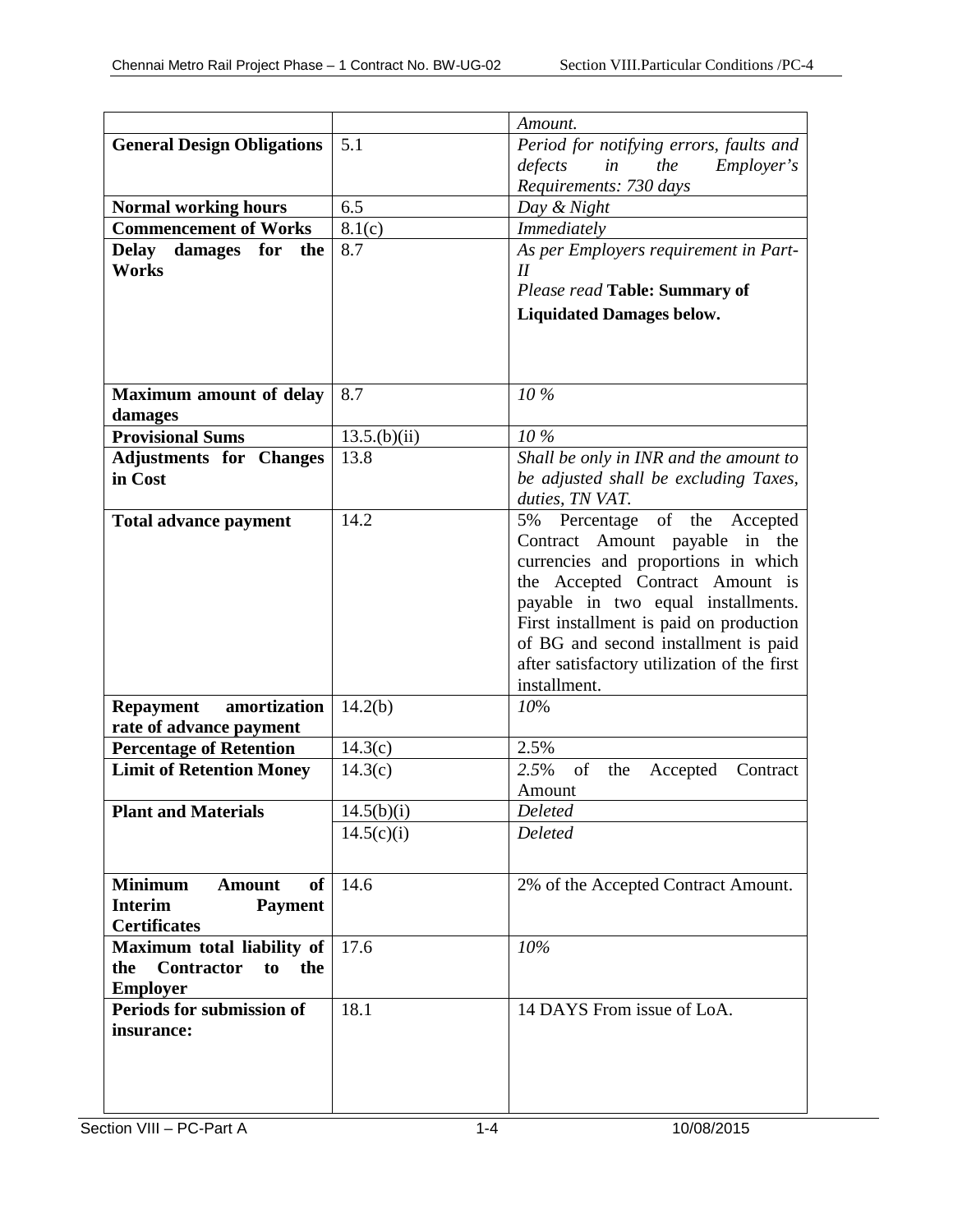| a. evidence of insurance.  |                     | 14 days                               |  |  |
|----------------------------|---------------------|---------------------------------------|--|--|
| b. relevant policies       |                     | 28 days                               |  |  |
| of<br>Maximum amount       | 18.2 <sub>(d)</sub> |                                       |  |  |
| deductibles for            |                     |                                       |  |  |
| - of<br>the<br>insurance   |                     | Full value of the Contract amount     |  |  |
| <b>Employer's risks</b>    |                     |                                       |  |  |
| Minimum amount of third    | 18.3                | 0.5 millionINR per occurrence.        |  |  |
| party insurance            |                     |                                       |  |  |
| Date by which the DB shall | 20.2                | 28 days after the Commencement date   |  |  |
| be appointed               |                     |                                       |  |  |
| The DB shall be comprised  | 20.2                | One sole Member                       |  |  |
| of                         |                     |                                       |  |  |
| List of potential DB sole  | 20.2                | Serving Officer of CMRL not lower     |  |  |
| members                    |                     | than the rank of GM or equivalent who |  |  |
|                            |                     | has not dealt with the contract.      |  |  |
| (ii<br>Appointment<br>not  | 20.3                | <i>MD/CMRL</i>                        |  |  |
| agreed) to be made by      |                     |                                       |  |  |

**Table: Summary of Liquidated Damages as per clause 8.7 of GC.**

| <b>Key Dates</b><br>(Refer Particular<br><b>Conditions above &amp;</b><br>Clause 8.7of GC) | Liquidated<br><b>Damages for first</b><br>28 days | <b>Liquidated Damages</b><br>between Day 29 and<br><b>Day 56</b> | <b>Liquidated Damages</b><br>from Day 57 |
|--------------------------------------------------------------------------------------------|---------------------------------------------------|------------------------------------------------------------------|------------------------------------------|
| <b>Key Date KD1</b>                                                                        | 50,000                                            | 2,50,000                                                         | 50,00,000                                |
| <b>Key Date KD2</b>                                                                        | 50,000                                            | 2,00,000                                                         | 16,66,667                                |
| <b>Key Date KD3</b>                                                                        | 3,333                                             | 16,666                                                           | 3,33,333                                 |
| <b>Key Date KD4</b>                                                                        | 50,000                                            | 2,00,000                                                         | 10,00,000                                |
| <b>Key Date KD5</b>                                                                        | 50,000                                            | 2,00,000                                                         | 5,00,000                                 |
| <b>Key Date KD6</b>                                                                        | 3,333                                             | 16,666                                                           | 3,33,333                                 |
| <b>Key Date KD7</b>                                                                        | 3,333                                             | 16,666                                                           | 3,33,333                                 |
| <b>Key Date KD8</b>                                                                        | 50,000                                            | 2,00,000                                                         | 5,00,000                                 |
| <b>Key Date KD9</b>                                                                        | 3,333                                             | 16,666                                                           | 3,33,333                                 |
| <b>Key Date KD10</b>                                                                       | 50,000                                            | 2,00,000                                                         | 5,00,000                                 |
| <b>Key Date KD11</b>                                                                       | 1,40,000                                          | 7,00,000                                                         | 1,40,00,000                              |